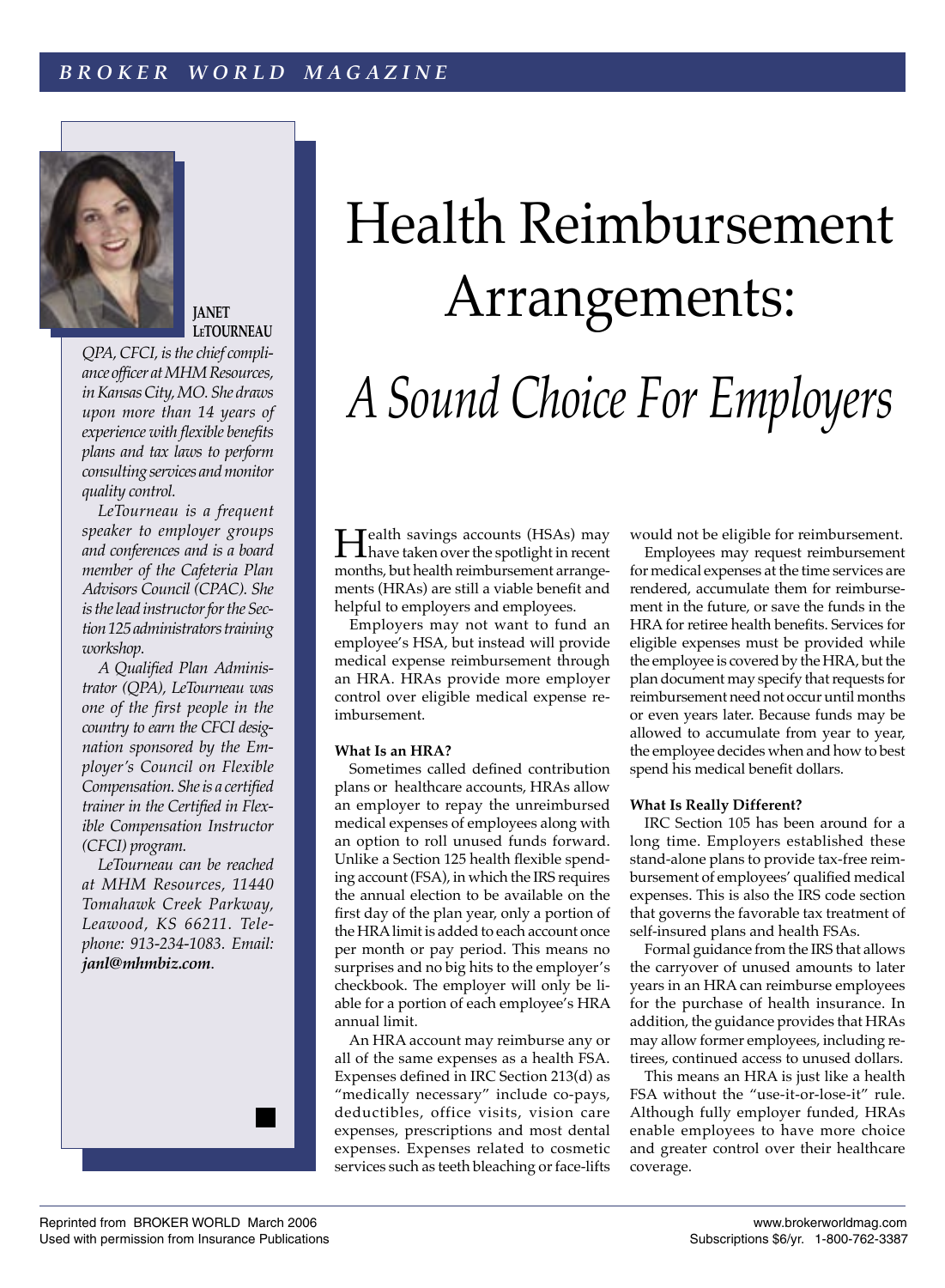# **How Does It Work?**

An employer establishes an HRA by adopting a formal plan and distributing a summary plan description (SPD) to all eligible employees. The SPD describes, among other things, the amount of money available in each employee's personal health account for the coverage period. As eligible expenses are submitted, the employee's personal account is reduced and paid to him on a non-taxable basis.

 At the end of the HRA coverage period, a new period begins with additional employer funding available. Plus, at the employer's option, the plan can be designed so that dollars not spent by employees can be rolled over to fund future employee expenses.

 What's in store for those employees who accumulate their benefit cash from year to year? Depending on the plan document and employer objectives, employees could accumulate all their medical expenses and receive a large, one-time reimbursement. They could cushion themselves against a catastrophic disease or accident, or even fund health benefits after their retirement. The plan can even allow employees to use their account balance to purchase long term care insurance.

 Here's an example of how two employees benefited from their employer's HRA plan.

 Jill's employer began an HRA program to complement a new high-deductible health plan. The health plan for single coverage has a deductible of \$1,500 and the HRA provides \$500 per year for everyone selecting this coverage. The health plan for family coverage has a deductible of \$2,400 and the HRA provides \$800 per year.

 Jill decides to continue to pay her outof-pocket medical expenses through her Section 125 health FSA. The health FSA still affords a substantial tax savings on her unreimbursed medical expenses, and she would like her HRA account to accumulate enough cash to eventually cover the entire deductible. She can accomplish her goal in three years and retain this "cushion" for an unexpected illness, accident or when she launches that future family.

 Bill works for the same company, but his goals are different. He has a wife and two small children and needs help with his current medical expenses. Bill knows he will spend approximately \$100 per month just for prescriptions and doctor visits for the family. Bill decides to elect \$1,000 to his health FSA account and utilize the HRA for unexpected expenses. Bill has effectively eliminated his risk of loss in his FSA plan. After all, his known expenses are at least \$1,200. What happens if his family experiences unexpected medical expenses during the year? No problem, the HRA is there to pay for qualified medical expenses above the \$1,000 health FSA election.

### **Employers Take Advantage of HRAs**

The rising cost of healthcare is a concern for most employers. With the addition of an HRA, employers can enhance their benefit package while still achieving their overall corporate goals of controlling benefit costs.

 Let's look at four great plan designs employing an HRA approach.

**Bridge Plan.** The bridge HRA plan pays only for deductible items covered by insurance and provides a "bridge" between out-of-pocket expenses and insurance coverage.

 The employer knows that by implementing a higher deductible health plan, the premiums will decrease. However, employee satisfaction may erode, causing turnover and higher recruiting and training costs. The implementation of an HRA will turn the tide in this employer's favor.

 To quote one insurance agent, "I would rather have commission on the lower premiums than no commission because the client either decided to drop the plan altogether or go to another agent."

 By making one-third to one-half of the deductible increase available to employees each year through an HRA, employees have more control over medical expenses and less risk of paying deductibles.

**Comprehensive Plan.** The comprehensive HRA plan pays all medical expenses not covered by insurance. These expenses include, but are not limited to, dental and vision fees, chiropractic services, co-pays, deductibles and insurance premiums.

This plan could be coupled with a higher-

deductible or limited-coverage insurance arrangement or as an additional employee benefit.

**Limited Plan.** A limited HRA covers only a group of expenses such as dental or vision. It can also be restricted to a single medical expense, like prescriptions.

 What better vehicle does an employer have these days to explore the advantages of self-insuring? Start out with an HRA limited to dental expenses. No premiums for the employees or employer, and the employee just acquired a great new benefit.

**Insurance-Only Plan.** The insuranceonly plan HRA allows employees to pay for employer-provided insurance coverage or individually owned policies for health, disability or long term care insurance. This plan objective may be to design an HRA program that can accumulate each year and covers retiree benefits. Employees may utilize their HRAs for current premium expenses or to build up their accounts to pay healthcare premiums, long term care insurance premiums and medical expenses during retirement.

 For example, an employer could design a plan that allows unused contributions to roll forward each year. Then at retirement, the employee could be given a choice to use the balance to purchase long term care insurance or forfeit the account balance.

 Benefit costs are capped for current employees, and the employer won't have to provide additional funds for employees at retirement time.

### **Tax Planning for Small Employers**

For many family owned or closely held businesses, the majority of the employees are owners. Even if all employees must be covered by HRAs, that may be a small price to pay so that the corporation can get more benefits to the owners.

 Retiree coverage is one plan design option. The company could write their HRA plan to cover those reaching retirement age, but not those who terminate prior to retirement. In today's mode of frequent job changes, employee-owners would most likely stay until retirement, while few other employees would.

Retiree benefits could even be used for